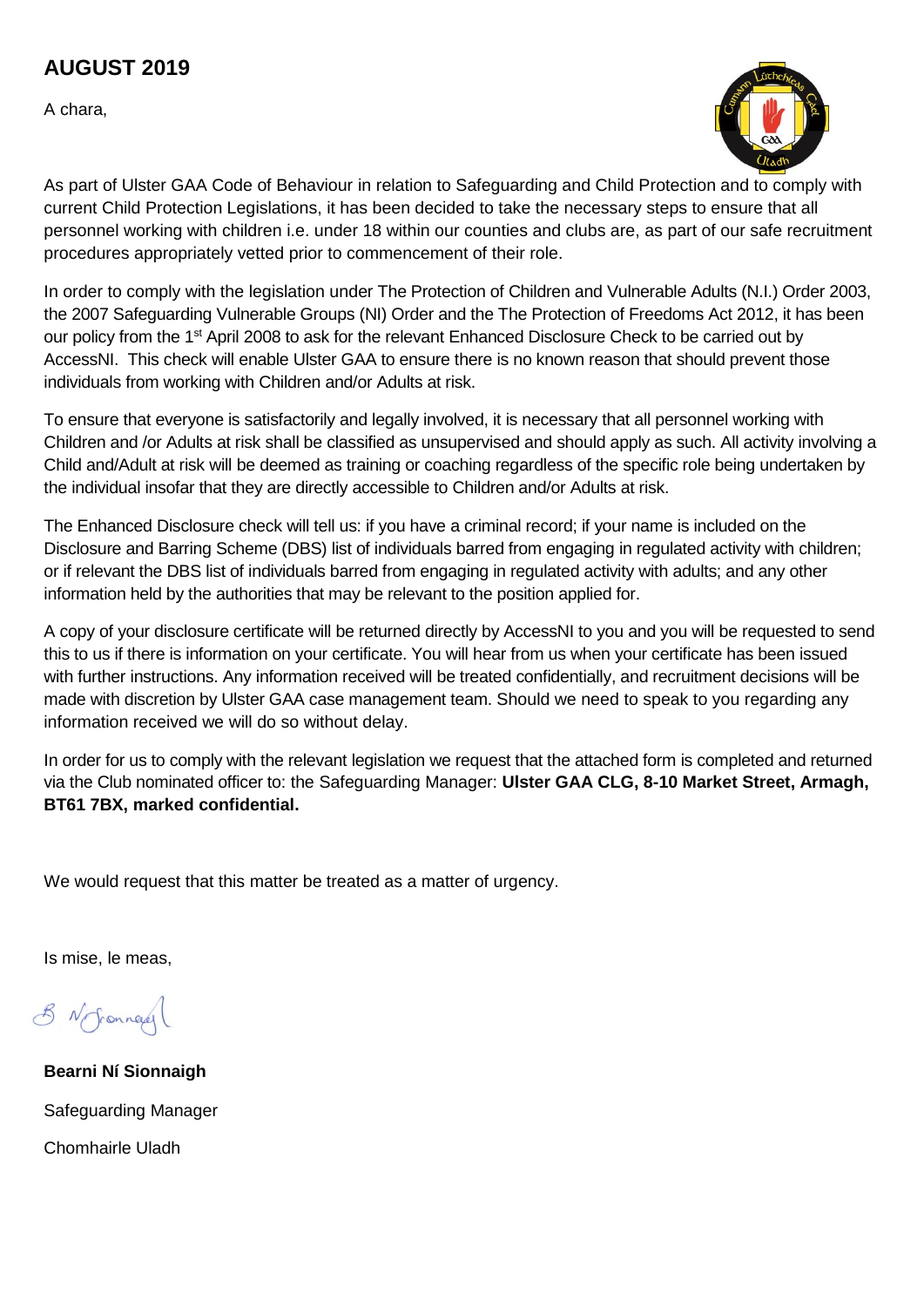#### **ACCESSNI ENHANCED DISCLOSURE CERTIFICATE**

### **PIN NOTIFICATION AND ID VALIDATION FORM – VOLUNTEERS**

Before completing this form if you wish to discuss any concerns you may have you can contact the Safeguarding Manager on 02837521903.

| <b>Organisation:</b> GAA Camogie Ladies Football Rounders<br>Handball                                                                                                                                                                                                                                                                                                                        |  |  |  |  |  |  |  |  |  |  |
|----------------------------------------------------------------------------------------------------------------------------------------------------------------------------------------------------------------------------------------------------------------------------------------------------------------------------------------------------------------------------------------------|--|--|--|--|--|--|--|--|--|--|
| (Please circle all codes that apply)                                                                                                                                                                                                                                                                                                                                                         |  |  |  |  |  |  |  |  |  |  |
| Is this a voluntary position? Yes<br>$No$ $\Box$<br>□                                                                                                                                                                                                                                                                                                                                        |  |  |  |  |  |  |  |  |  |  |
| Does the position involve working with: (please tick)                                                                                                                                                                                                                                                                                                                                        |  |  |  |  |  |  |  |  |  |  |
| Children<br><b>Vulnerable Adults</b><br>$\Box$<br>$\Box$<br><b>Both</b><br>□                                                                                                                                                                                                                                                                                                                 |  |  |  |  |  |  |  |  |  |  |
| The position you are applying for requires you to be engaged in regulated activity as defined by the<br>Safeguarding Vulnerable Groups Order (NI) 2007. This requires you to undertake an enhanced AccessNI<br>disclosure check which will also include a barred list check. Is there any reason you are aware of that would<br>prevent you from working with children or vulnerable groups? |  |  |  |  |  |  |  |  |  |  |
| Yes<br><b>No</b><br>$\Box$<br>$\Box$                                                                                                                                                                                                                                                                                                                                                         |  |  |  |  |  |  |  |  |  |  |
|                                                                                                                                                                                                                                                                                                                                                                                              |  |  |  |  |  |  |  |  |  |  |
| I confirm that I have verified the ID Documents attached to this cover form in line with guidance<br>provided:                                                                                                                                                                                                                                                                               |  |  |  |  |  |  |  |  |  |  |
| Position:_____________                                                                                                                                                                                                                                                                                                                                                                       |  |  |  |  |  |  |  |  |  |  |
| Club Officer Signature: Date: Date: Date: Date: Date: Date: Date: Date: Date: Date: Date: Date: Date: Date: D                                                                                                                                                                                                                                                                                |  |  |  |  |  |  |  |  |  |  |
|                                                                                                                                                                                                                                                                                                                                                                                              |  |  |  |  |  |  |  |  |  |  |

#### *Data Protection*

AccessNI is registered with the Information Commissioner and data supplied by you on this form will be processed in accordance with the provisions of the Data Protection Act 2018. Access NI Privacy Notice can be accessed by visiting <https://www.justice-ni.gov.uk/sites/default/files/publications/justice/accessni-revised-privacy-notice-3-May-2018.pdf>

Data supplied by you on this form will be processed in accordance with the Data Protection Act 2018. Ulster GAA and Access NI are Joint Data Controllers of the personal data provided on this form. The personal data provided on this form is used for the purpose of carrying out a disclosure check including a barred list check which you are legally obliged to undertake prior to engaging in regulated activity as defined by the Safeguarding Vulnerable Groups Oder (NI) 2007. Your personal data can be accessed by Ulster GAA, your County's GAA, your Club and Access NI. Your personal data will be stored securely by Ulster GAA for 125 years. If you require further information, please contact the GAA's Data Protection Officer at [dataprotection@gaa.ie.](mailto:dataprotection@gaa.ie) Should you wish to make a complaint or report a breach, you can do so by emailing the Data Protection Commission at info@dataprotection.je or by contacting the Information Commissioner's Office at ico.org.uk/livechat, or 0303 123 1113."

The details provided on this Form may be referred by AccessNI to Government data sources specified in the Police Act 1997 (as amended) for matching purposes. Where a match is found data may be released to AccessNI for inclusion on the Disclosure Certificate. The details provided may also be used to update data source records where necessary, and they may also be used to confirm identity against external data sources using an electronic authentication product.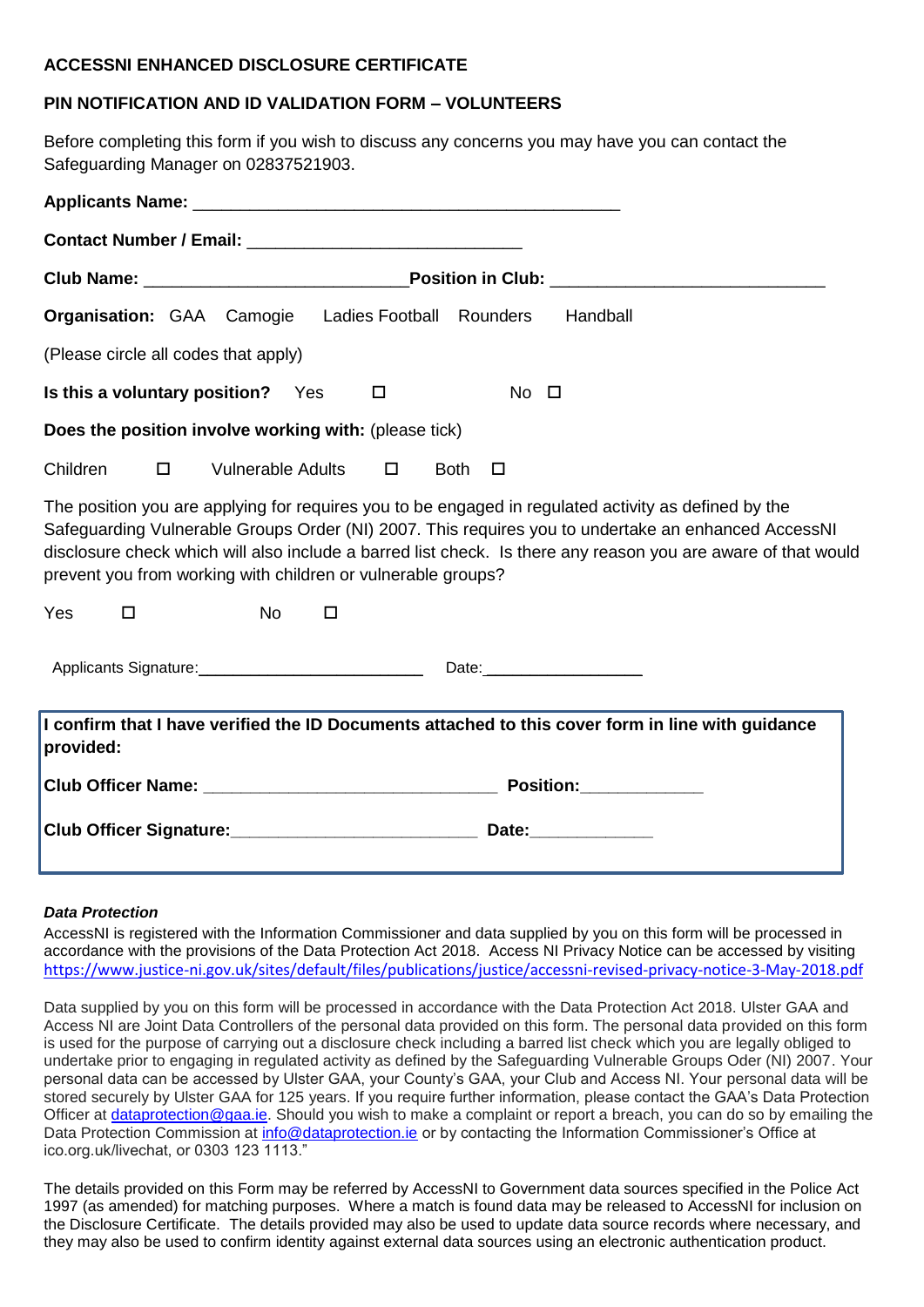**For further guidance please refer to the Ulster GAA E-Vetting Guidance Document. If you have any problems creating your NIDA account or linking your AccessNI account to your new NIDA account please contact AccessNI on 0300 200 7888.**

#### **Applicant instructions**

- 1. Go to [www.nidirect.gov.uk/apply-for-an-enhanced-check-through-a-registered-body](http://www.nidirect.gov.uk/apply-for-an-enhanced-check-through-a-registered-body)
- 2. Select the green button to Create or log in to a nidirect account or apply for an enhanced check

If you created an AccessNI account before 17 July 2018, you can no longer use this to apply for a check. You must create an NIDirect Account (NIDA) and log in to apply. You can then link your AccessNI account to your NIDA.

To create your NIDA account, simply click on the Create account button on the log on page (Step 1) and enter your details on the Capture contact details.

For existing AccessNI account users, for convenience, AccessNI would suggest that you use the same email address and password that you used for your previous AccessNI account log on details. **[keep these details safe as you will need them to track the progress of your case].**

- 3. Once you have successfully logged in, you will be taken to the on-line *Enhanced* Disclosure application.
- 4. Enter the PIN number below at Step 1 of the form completion

|--|--|

- 5. Complete the remainder of the form and click on **confirm and proceed** to finish the on-line process. **Please ensure you include ALL forenames, including middle names.**
- 6. You must note below the 10-digit AccessNI reference number in the boxes below: -

| Application Reference <sup>1</sup> |  |  |  |  |  |  |  |  |  |  |
|------------------------------------|--|--|--|--|--|--|--|--|--|--|
|------------------------------------|--|--|--|--|--|--|--|--|--|--|

7. Return this form to the Club Nominated Officer or the person who asked you to complete the AccessNI application.

Failure to complete the Form correctly may result in a delay with your online application or the form being rejected. There is no fee for checks on volunteers however if it is a position of paid employment or where exclusions apply as outlined by AccessNI [\(www.nidirect.gov.uk/accessni](http://www.nidirect.gov.uk/accessni)) then a fee will be charged.

- Appropriate photocopies of Identity Documents must be submitted along with this form. Please note that the acceptable forms of ID has now changed and you should follow the guidance overleaf
- Completed forms must be returned to the **Club Nominated Officer** who will verify your ID and send to: the Safeguarding Manager **Ulster GAA, 8-10 Market Street, Armagh, BT61 7BX, marked confidential**

### **Identity validation**

Three documents should be produced in the name of the applicant; **one from Group 1 and two from 2a or 2b**. At least one document must show the applicant's current address. If this is not possible, then **four documents from Group 2a** and **2b** should be produced, one of which being a birth certificate issued after the time of birth. One document must show the applicant's current address.

 $\ddot{\phantom{a}}$ <sup>1</sup> This is the 10 digit case reference number provided on the confirmation page (Step 12) and email when the applicant completes their details on the AccessNI on-line system.